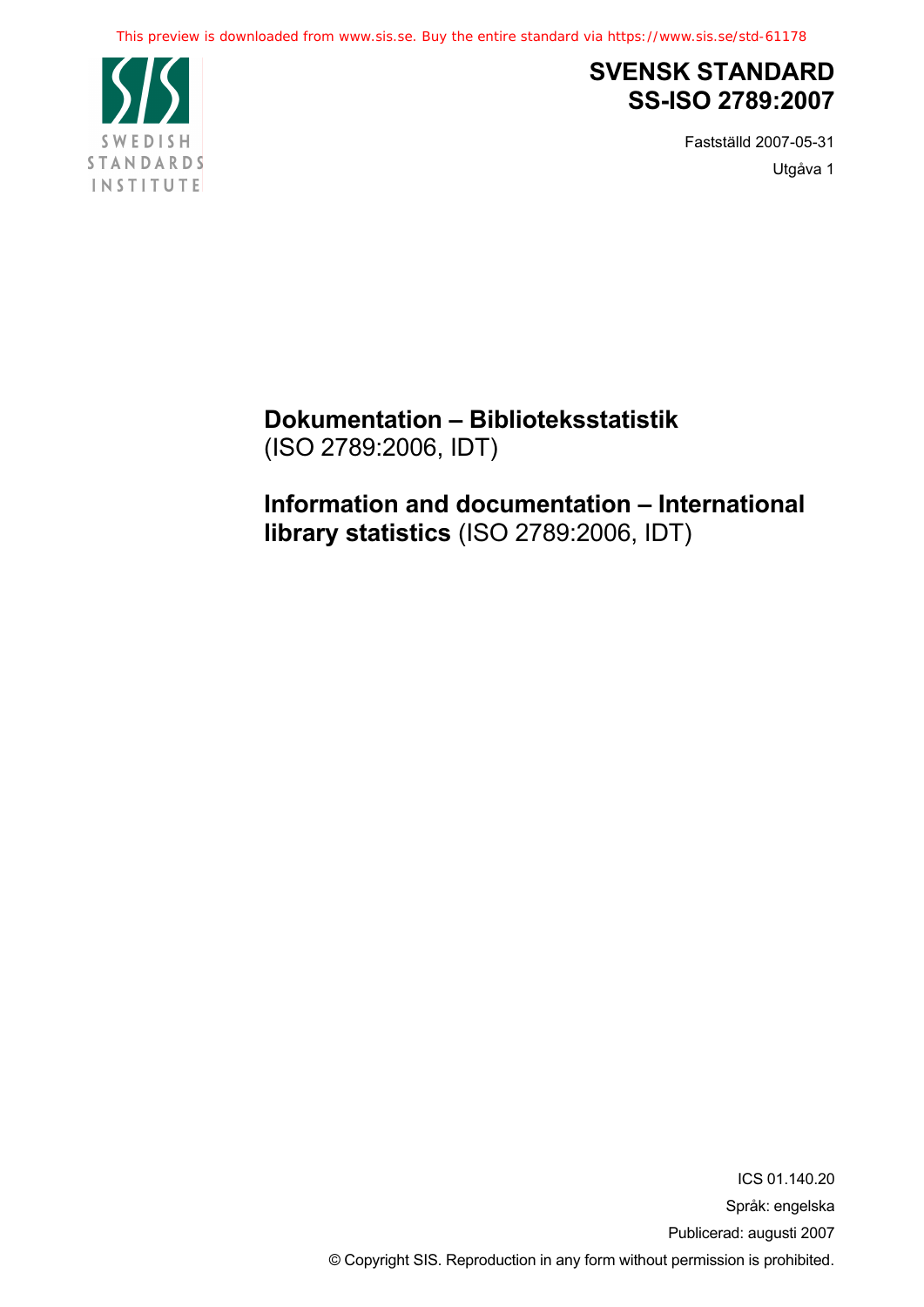Den internationella standarden ISO 2789:2007 gäller som svensk standard. Detta dokument innehåller den officiella engelska versionen av ISO 2789:2007.

The International Standard ISO 2789:2007 has the status of a Swedish Standard. This document contains the official English version of ISO 2789:2007.

Upplysningar om **sakinnehållet** i standarden lämnas av SIS, Swedish Standards Institute, telefon 08 - 555 520 00.

Standarder kan beställas hos SIS Förlag AB som även lämnar **allmänna upplysningar** om svensk och utländsk standard. *Postadress*: SIS Förlag AB, 118 80 STOCKHOLM *Telefon*: 08 - 555 523 10. *Telefax*: 08 - 555 523 11 *E-post*: sis.sales@sis.se. *Internet*: www.sis.se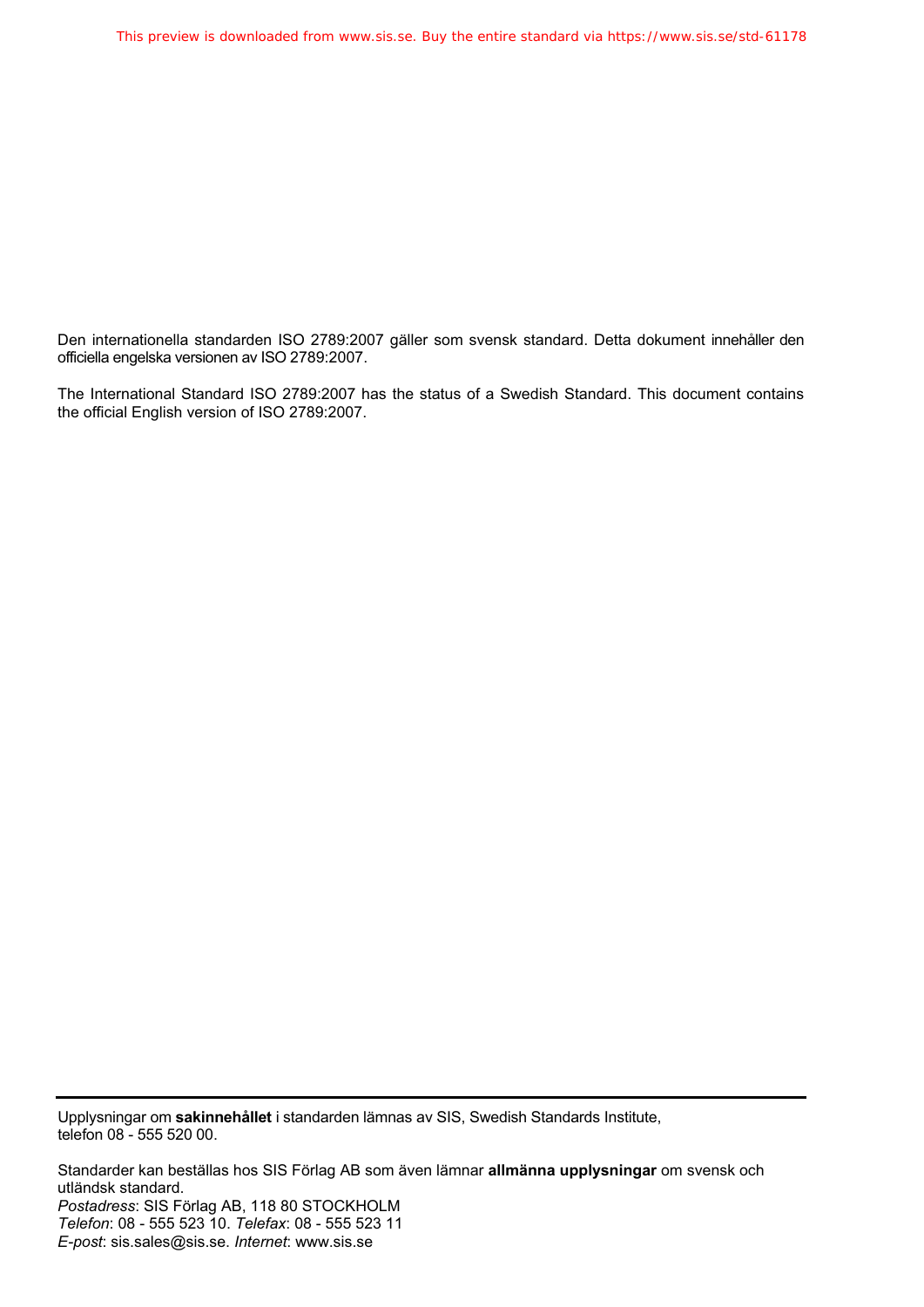# **Contents**

| 1                                           |  |  |
|---------------------------------------------|--|--|
| $\mathbf{2}$                                |  |  |
| 3<br>3.1<br>3.2<br>3.3<br>3.4               |  |  |
| 3.5<br>3.6                                  |  |  |
| 4<br>4.1<br>4.2<br>4.3                      |  |  |
| 5<br>5.1<br>5.2<br>5.3                      |  |  |
| 6<br>6.1<br>6.2<br>6.3<br>6.4<br>6.5<br>6.6 |  |  |
|                                             |  |  |
|                                             |  |  |
|                                             |  |  |
|                                             |  |  |
|                                             |  |  |
|                                             |  |  |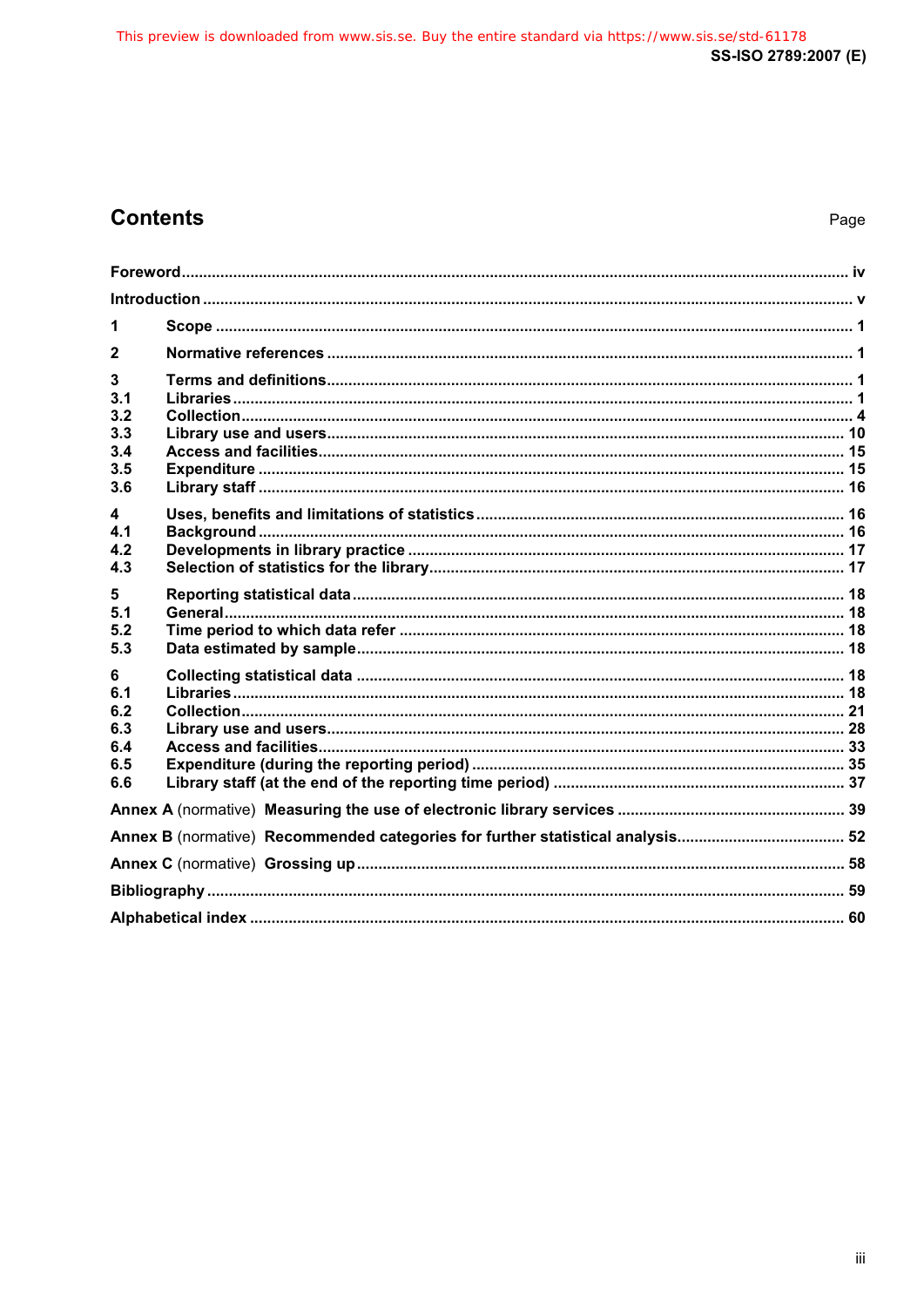# **Foreword**

ISO (the International Organization for Standardization) is a worldwide federation of national standards bodies (ISO member bodies). The work of preparing International Standards is normally carried out through ISO technical committees. Each member body interested in a subject for which a technical committee has been established has the right to be represented on that committee. International organizations, governmental and non-governmental, in liaison with ISO, also take part in the work. ISO collaborates closely with the International Electrotechnical Commission (IEC) on all matters of electrotechnical standardization.

International Standards are drafted in accordance with the rules given in the ISO/IEC Directives, Part 2.

The main task of technical committees is to prepare International Standards. Draft International Standards adopted by the technical committees are circulated to the member bodies for voting. Publication as an International Standard requires approval by at least 75 % of the member bodies casting a vote.

Attention is drawn to the possibility that some of the elements of this document may be the subject of patent rights. ISO shall not be held responsible for identifying any or all such patent rights.

ISO 2789 was prepared by Technical Committee ISO/TC 46, *Information and documentation*, Subcommittee SC 8, *Qualitiy — Statistics and performance evaluation*.

This fourth edition cancels and replaces the third edition (ISO 2789:2003), which has been technically revised to identify and overcome problems in the practical application of ISO 2789:2003 and to take account of the rapid developments in electronic library services.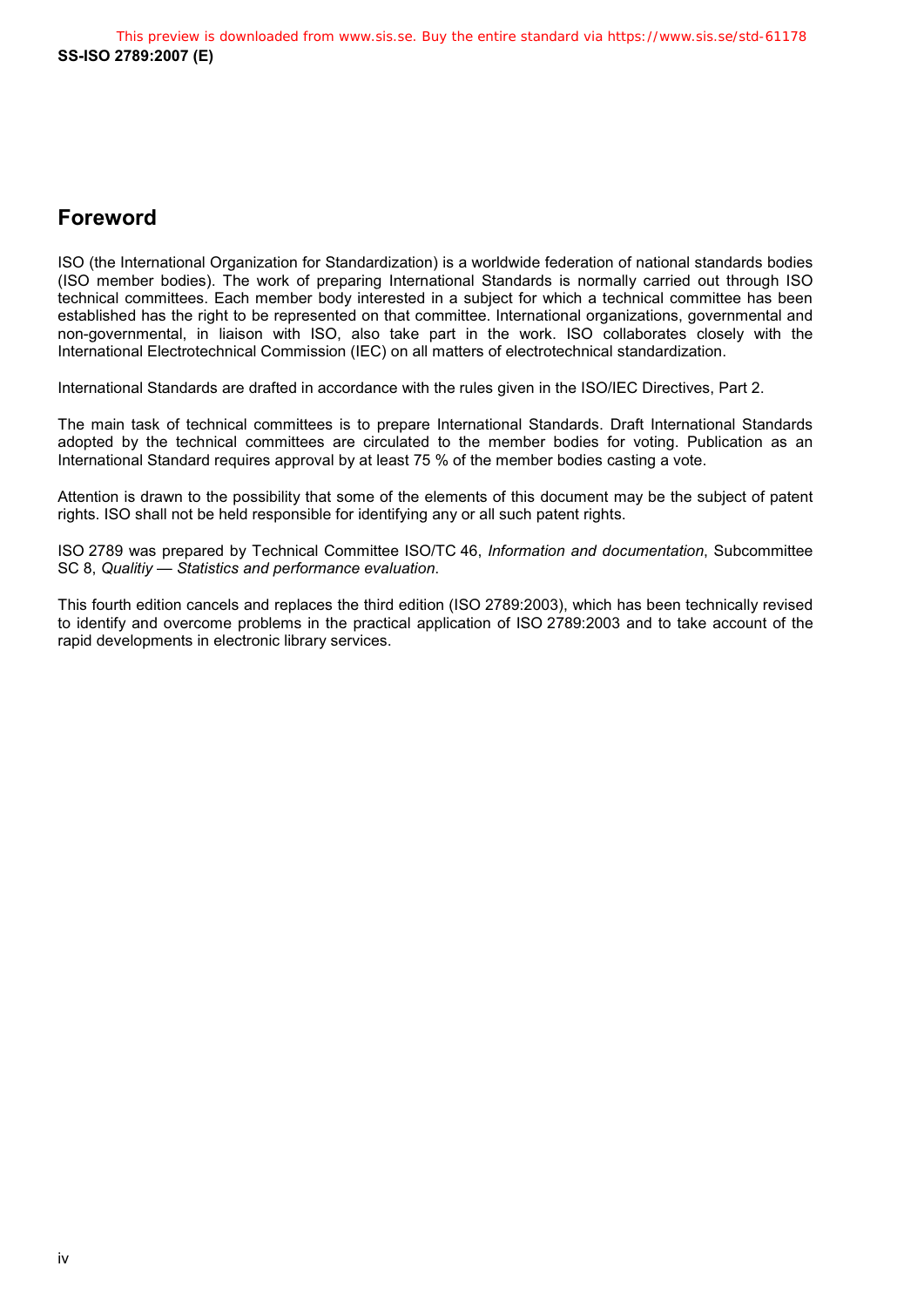# **Introduction**

This International Standard provides guidance to the library and information services community on the collection and reporting of statistics.

Clauses 3 and 6 form the core of this International Standard. Clause 3 provides definitions for most of the elements which constitute a library service; these are for statistical purposes only. Clause 6 recommends how each of these elements should be counted. Users will need to consult both clauses for the complete picture.

In addition to the original purposes of giving general guidance on the keeping of library statistics for the compilation of national statistics used for international reporting, there is a particular requirement to specify data provision required by ISO 11620.

This International Standard includes definitions and counting procedures for electronic resources and services. With regard to those clauses of the body of this International Standard that concern such electronic resources and services, readers should particularly bear in mind the important explanations and guidelines of Annex A. The form of an annex was chosen as it allows a more detailed description of methods and problems in measuring use of electronic library services.

It is recognized that not all measures specified in this International Standard can be collected by libraries of different type and size. To give greater completeness, several additional measures (important for some sectors only) are described in Annex B. The aim is to ensure that, where a particular statistic is collected, the same definitions and methods are used.

All the annexes are normative. Annex C is important for the compilation and publication of national statistics so that they can be truly comparable between countries and over time.

The strong requirement to describe and publicize library activities can only be satisfied if data collection in libraries follows the lines of this International Standard. As far as possible, libraries should collect all data named in this International Standard that concern their activities.

The presentation and publication of statistics always need careful attention but are considered to be beyond the scope of this International Standard.

This International Standard will be maintained by a Working Group that will monitor developments and incorporate additional statistical measures as needed.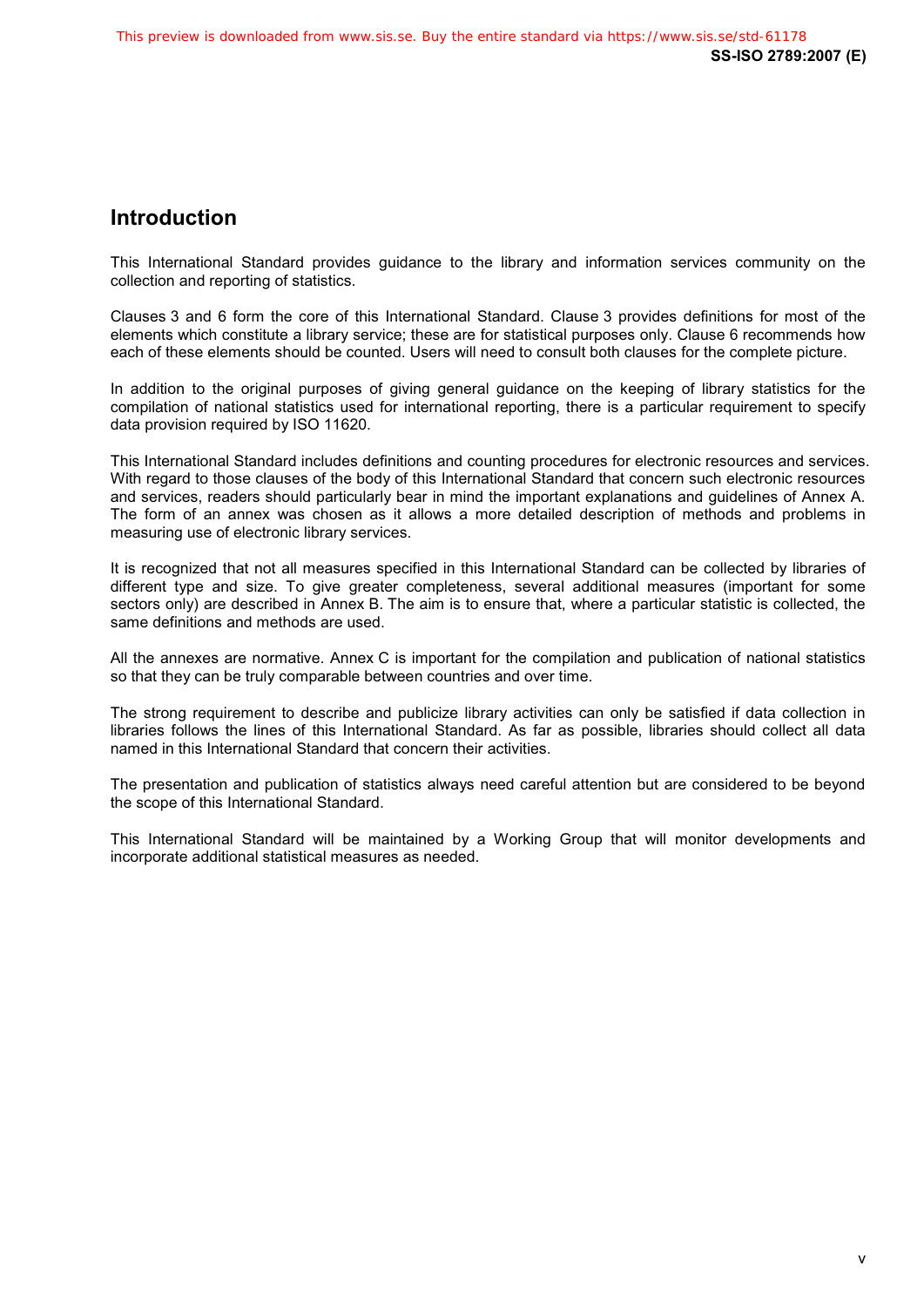This preview is downloaded from www.sis.se. Buy the entire standard via https://www.sis.se/std-61178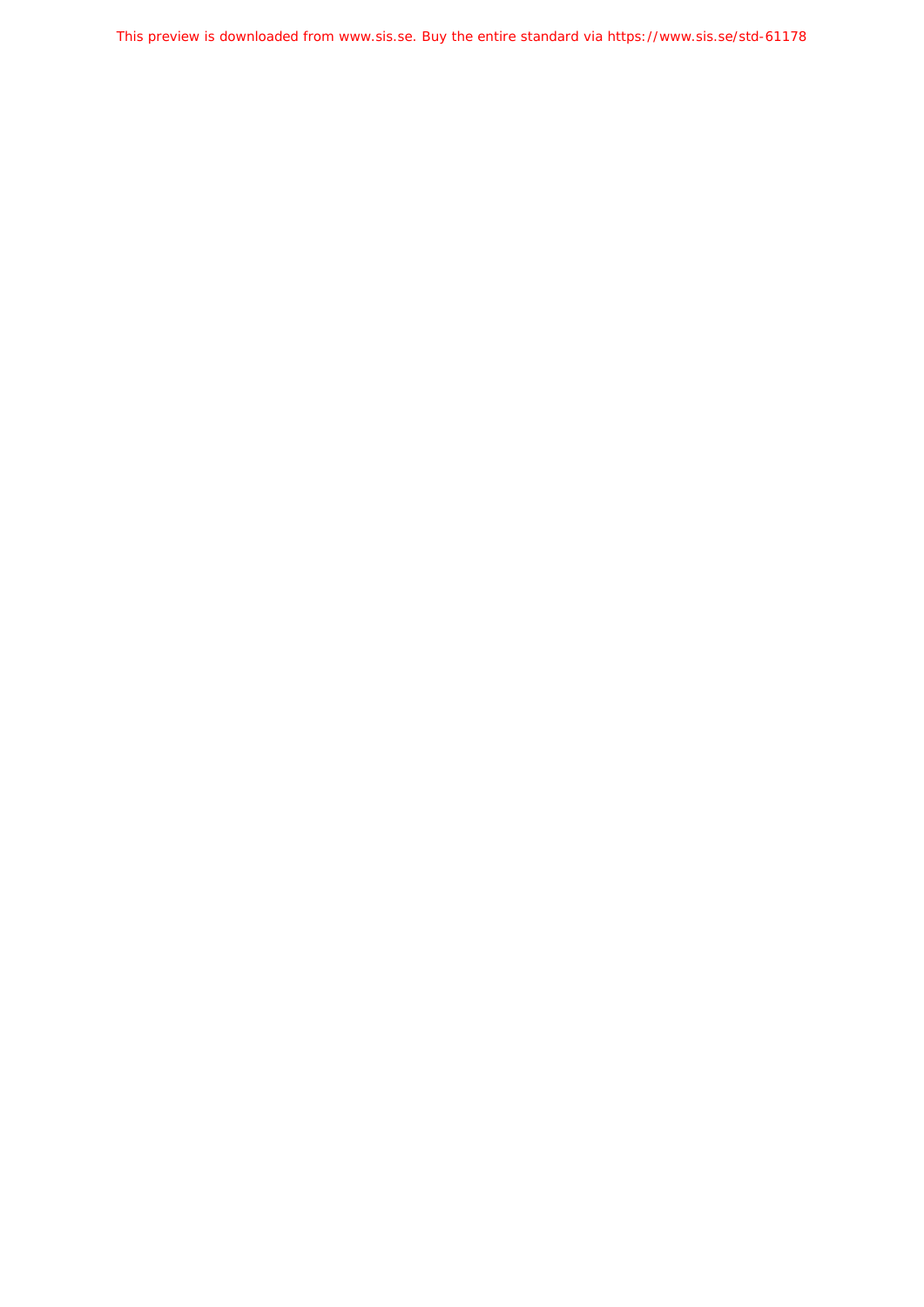# **Information and documentation — International library statistics**

# **1 Scope**

This International Standard specifies rules for the library and information services community on the collection and reporting of statistics

- $\equiv$  for the purposes of international reporting,
- $-$  to ensure conformity between countries for those statistical measures that are frequently used by library managers but do not qualify for international reporting,
- to encourage good practice in the use of statistics for the management of library and information services, and
- to specify data provision required by ISO 11620.

# **2 Normative references**

The following referenced documents are indispensable for the application of this document. For dated references, only the edition cited applies. For undated references, the latest edition of the referenced document (including any amendments) applies.

ISO 11620:1998, *Information and documentation — Library performance indicators* 

ISO 11620:1998/Amd. 1:2003, *Information and documentation — Library performance indicators — Amendment 1: Additional performance indicators for libraries*

ISO/TR 20983:2003, *Information and documentation — Performance indicators for electronic library services*1)

# **3 Terms and definitions**

For the purposes of this document, the following terms and definitions apply.

## **3.1 Libraries**

#### **3.1.1 administrative unit**

 $\overline{a}$ 

any independent library, or group of libraries, under a single director or a single administration

NOTE 1 The term "independent" does not imply legal or financial independence but only that the library is a recognizably separate unit, typically within a larger organization.

<sup>1)</sup> ISO/TR 20983 and ISO 11620:1998/Amd. 1 will be incorporated into the second edition of ISO 11620.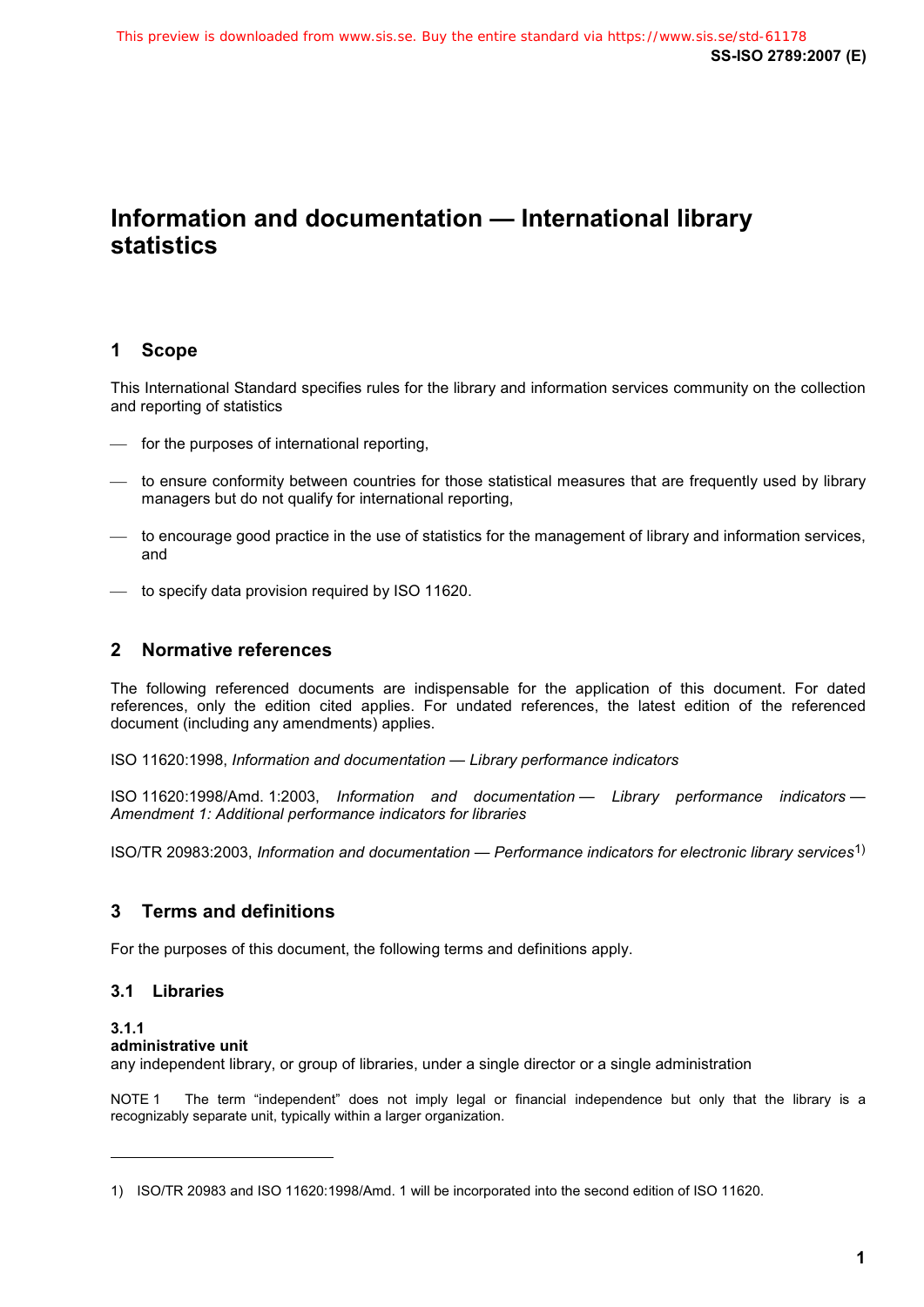NOTE 2 Typically, the administrative unit is an organization containing a central/main library, branch libraries and administrative functions. See the Example in 6.1.1.

## **3.1.2**

## **branch library**

part of a larger administrative unit providing, in separate quarters, a service for a particular user group (e.g. children, faculties) or for a locally defined clientele

NOTE Institute, departmental and other affiliated libraries are included. Mobile libraries are excluded.

## **3.1.3**

#### **central library**

#### **main library**

usually that part or those parts of an administrative unit where the main administrative functions and the important parts of the library collection and services are located

NOTE An administrative unit comprising several branch libraries does not necessarily include a central library.

## **3.1.4**

## **external service point**

point away from library premises at which a certain service is regularly offered to users

NOTE 1 This includes places within a locality at which library material is deposited for informal circulation to a restricted group of users but without other library services, for example, old peoples' homes, community centres, collections for hospital patients, etc. Mobile libraries are excluded.

NOTE 2 The points at which mobile libraries stop are not counted as external service points.

NOTE 3 A simple PC connection to a place outside the library (e.g. in a students' home) is not counted as an external service point.

# **3.1.5**

#### **library**

organization, or part of an organization, the main aims of which are to build and maintain a collection and to facilitate the use of such information resources and facilities as are required to meet the informational, research, educational, cultural or recreational needs of its users

NOTE 1 These are the basic requirements for a library and do not exclude any additional resources and services incidental to its main purpose.

NOTE 2 Where a library has more than one function (e.g. school library and public library), it generally either decides what is its primary function or, in extreme cases, divides its functionality and report data accordingly.

## **3.1.6**

## **library of an institution of higher education**

library whose primary function is to serve students, academic and professional staff in universities and other institutions of education at the third (tertiary) level and above

NOTE It can also serve the general public.

#### **3.1.7**

#### **mobile library**

library, sometimes a division of a public library, using transport means and furnished to provide documents and services directly to users as an alternative to access on library premises

NOTE Adapted from ISO 5127:2001, definition 3.2.16.

# **3.1.8**

# **national library**

library that is responsible for acquiring and conserving copies of all relevant documents in the country in which the library is located; it may function as a legal deposit library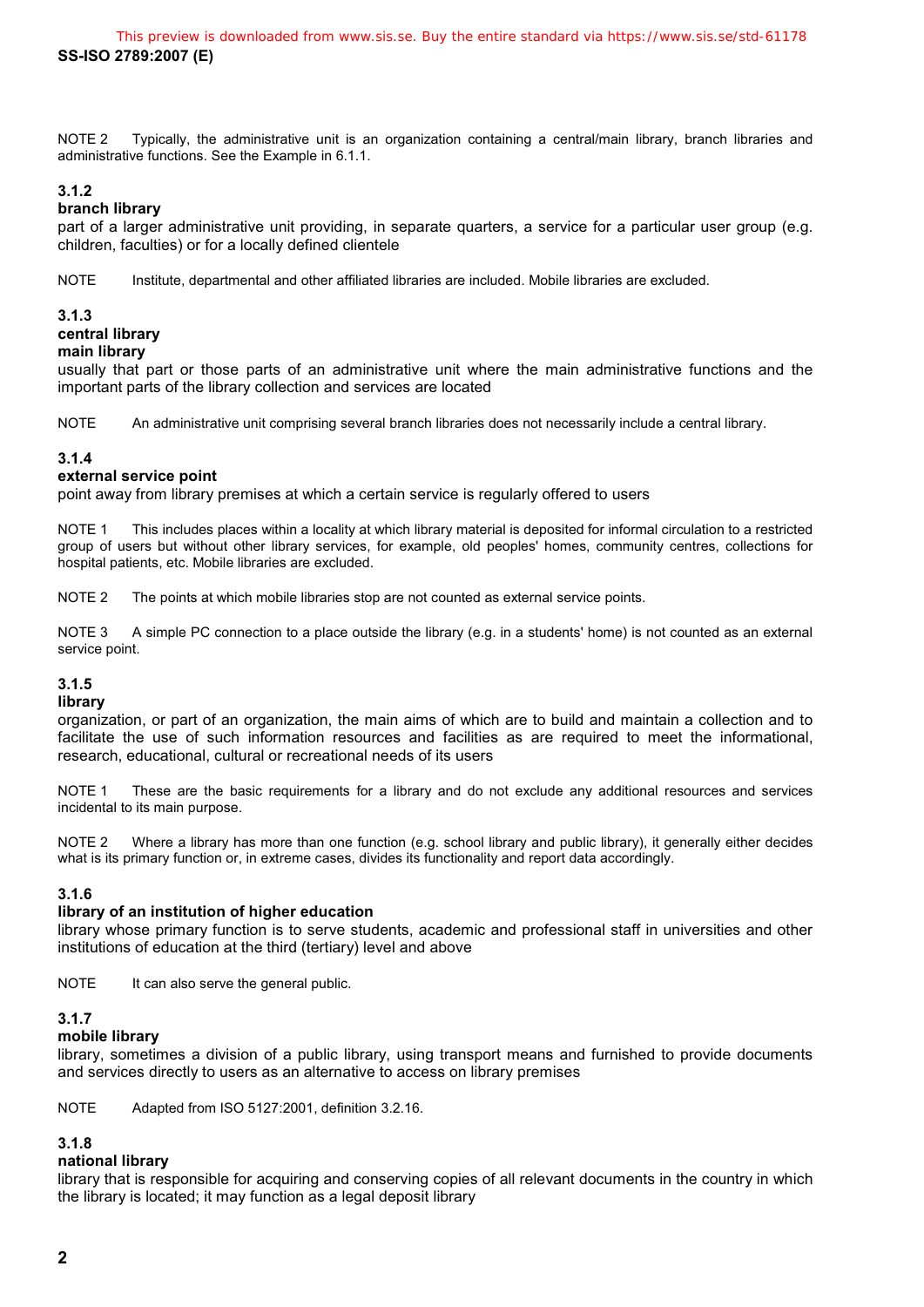## NOTE 1 Adapted from ISO 5127:2001, definition 3.2.02.

NOTE 2 A national library will also normally perform some or all of the following functions:

- produce the national bibliography,
- hold and keep up to date a large and representative collection of foreign literature including documents about the country;
- act as a national bibliographic information centre;
- compile union catalogues;
- supervise the administration of other libraries and/or promote collaboration;
- coordinate a research and development service.

NOTE 3 The definition of "national library" allows for more than one national library in a country.

# **3.1.9**

## **public library**

general library that serves the whole population of a local or regional community and is usually financed, in whole or in part, from public funds

NOTE 1 Adapted from ISO 5127:2001, definition 3.2.15.

NOTE 2 A public library can be intended for the general public or for special groups of users, such as children, visually impaired persons, hospital patients or prisoners. Its basic services are free of charge or available for a subsidized fee. This definition includes services provided to schools by a public library organization and services provided to public libraries in a region by a regional organization.

## **3.1.10**

#### **school library**

library attached to all types of schools below the third (tertiary) level of education whose primary function is to serve the pupils and teachers of such a school

NOTE 1 A school library can also serve the general public.

NOTE 2 This includes libraries and resource collections in all educational institutions below the third level, which can be described as "Colleges", "Colleges of Further Education", "Vocational Institutes", etc.

## **3.1.11**

#### **special library**

independent library covering one discipline or particular field of knowledge or a special regional interest

NOTE 1 The term special library includes libraries primarily serving a specific category of users, or primarily devoted to a specific form of document, or libraries sponsored by an organization to serve its own work-related objectives.

NOTE 2 The statistics of special libraries are generally collected and presented separately for those in the areas given in 3.1.11.1 to 3.1.11.7 (differentiated according to funding institutions).

## **3.1.11.1**

#### **government library**

library maintained to serve any government service, department or agency, or parliament, including both international, national and local (regional) government organizations

#### **3.1.11.2 health-service library**

#### **medical library**

library which serves health-service professionals in hospitals or elsewhere, whether in the private or public sector

NOTE Pharmaceutical company libraries are generally included under 3.1.11.4.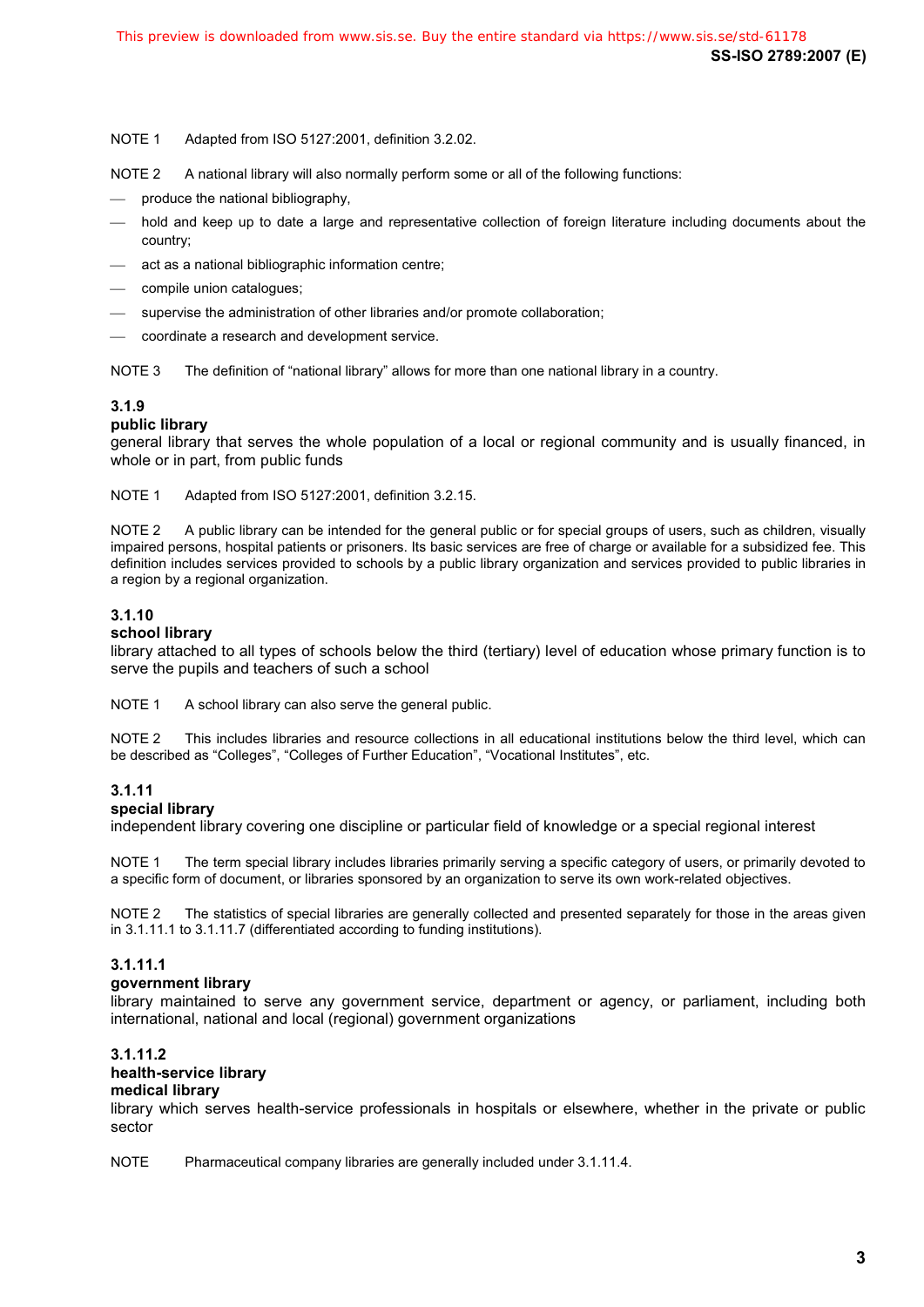## **3.1.11.3**

#### **library of professional and learned institutions and associations**

library maintained by professional or trade associations, learned societies, trade unions and other similar bodies whose primary objective is to provide services to the members and practitioners of a specific trade or profession

#### **3.1.11.4**

### **industrial and commercial library**

library in any industrial enterprise or business firm, maintained by the parent organization to serve the information needs of its staff

NOTE The term "industrial and commercial library" includes libraries maintained by information and management consultants, manufacturing and service industries and libraries of commercial legal practices.

## **3.1.11.5**

#### **media library**

library serving media and publishing firms and organizations, including newspapers, publishers, broadcasting, film and television

#### **3.1.11.6**

#### **regional library**

major library serving a particular region whose primary function cannot be described as that of a public, school or academic library nor as part of a national library network

#### **3.1.11.7**

#### **other special library**

any library not included elsewhere, etc.

EXAMPLES Library within voluntary organizations, museums, religious institutions.

#### **3.1.12**

#### **storage library**

#### **repository library**

library whose primary function is to store less-used material from other administrative units

NOTE 1 Storage or repository libraries that are part of or administrated by another library (e.g. national or regional library) are excluded.

NOTE 2 Libraries whose stock remains the possession of the storing libraries are excluded. The collections and their use are counted with the proprietary libraries.

## **3.2 Collection**

#### **3.2.1**

#### **abstract and indexing database**

collection of bibliographic references analysing and presenting, on a continuous basis, periodical and/or other titles that usually relate to a common discipline or geographic area

NOTE This includes electronic reference and indexing tools which, in print form, would be counted as periodicals. Databases primarily containing full text are excluded.

#### **3.2.2**

## **access rights**

rights for reaching or using the library collection

NOTE For the electronic collection, this implies that the library has secured permanent or temporary access for its users by law, license or other contractual and/or cooperative agreement.